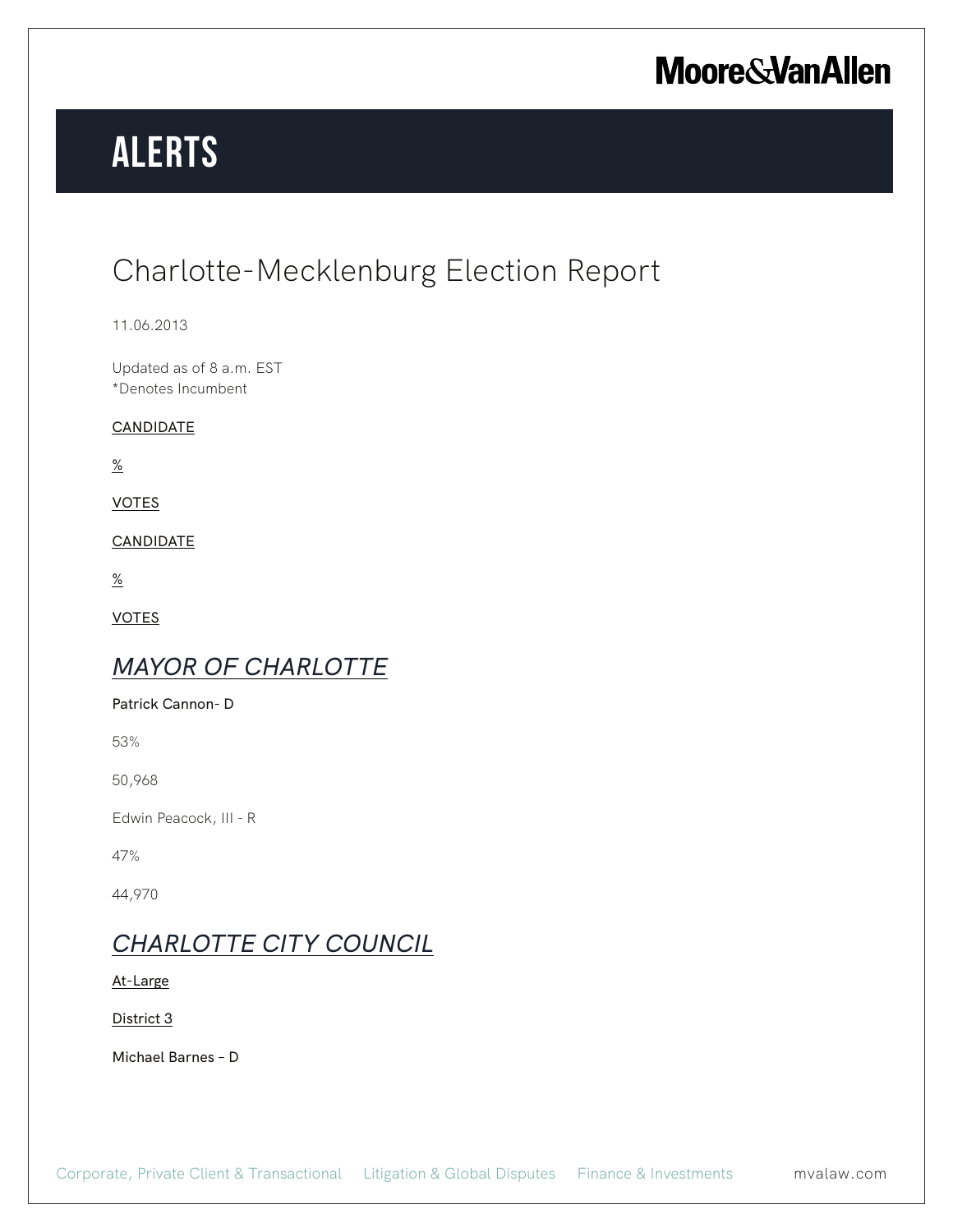| 15%        |                      |  |  |
|------------|----------------------|--|--|
| 54,690     |                      |  |  |
|            | *LaWana Mayfield - D |  |  |
| 77%        |                      |  |  |
| 7,531      |                      |  |  |
|            | Eric Cable - L       |  |  |
| $2\%$      |                      |  |  |
| 7,579      |                      |  |  |
|            | Eric Netter - R      |  |  |
| 18%        |                      |  |  |
| 1,731      |                      |  |  |
|            | *Claire Fallon - D   |  |  |
| 13%        |                      |  |  |
| 47,161     |                      |  |  |
|            | Travis Wheat - L     |  |  |
| $5\%$      |                      |  |  |
| 443        |                      |  |  |
|            | Vanessa Faura - R    |  |  |
| $9\%$      |                      |  |  |
| 33,864     |                      |  |  |
| District 4 |                      |  |  |
|            | Mark Frietch - R     |  |  |
| $9\%$      |                      |  |  |
| 32,667     |                      |  |  |
|            |                      |  |  |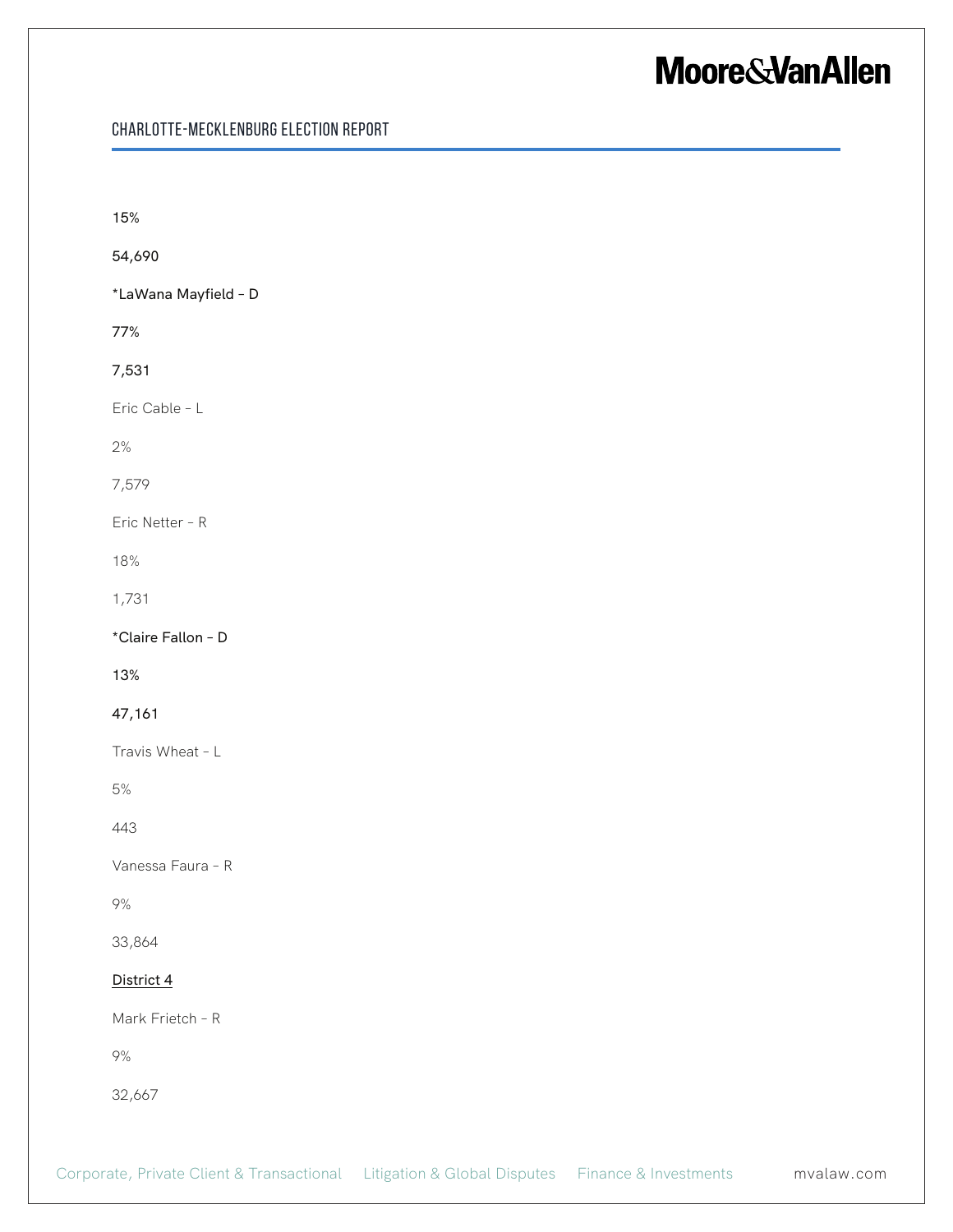| Greg Phipps - D     |  |  |  |
|---------------------|--|--|--|
| 67%                 |  |  |  |
| 7,420               |  |  |  |
| Ken Harris - R      |  |  |  |
| 12%                 |  |  |  |
| 41,711              |  |  |  |
| Michael Zytkow - I  |  |  |  |
| 33%                 |  |  |  |
| 3,650               |  |  |  |
| *David Howard - D   |  |  |  |
| 15%                 |  |  |  |
| 52,638              |  |  |  |
| District 5          |  |  |  |
| Vi Lyles - D        |  |  |  |
| 15%                 |  |  |  |
| 53,581              |  |  |  |
| *John Autry - D     |  |  |  |
| 99%                 |  |  |  |
| 8,097               |  |  |  |
| Dennis Peterson - R |  |  |  |
| $9\%$               |  |  |  |
| 33,042              |  |  |  |
| District 6          |  |  |  |
|                     |  |  |  |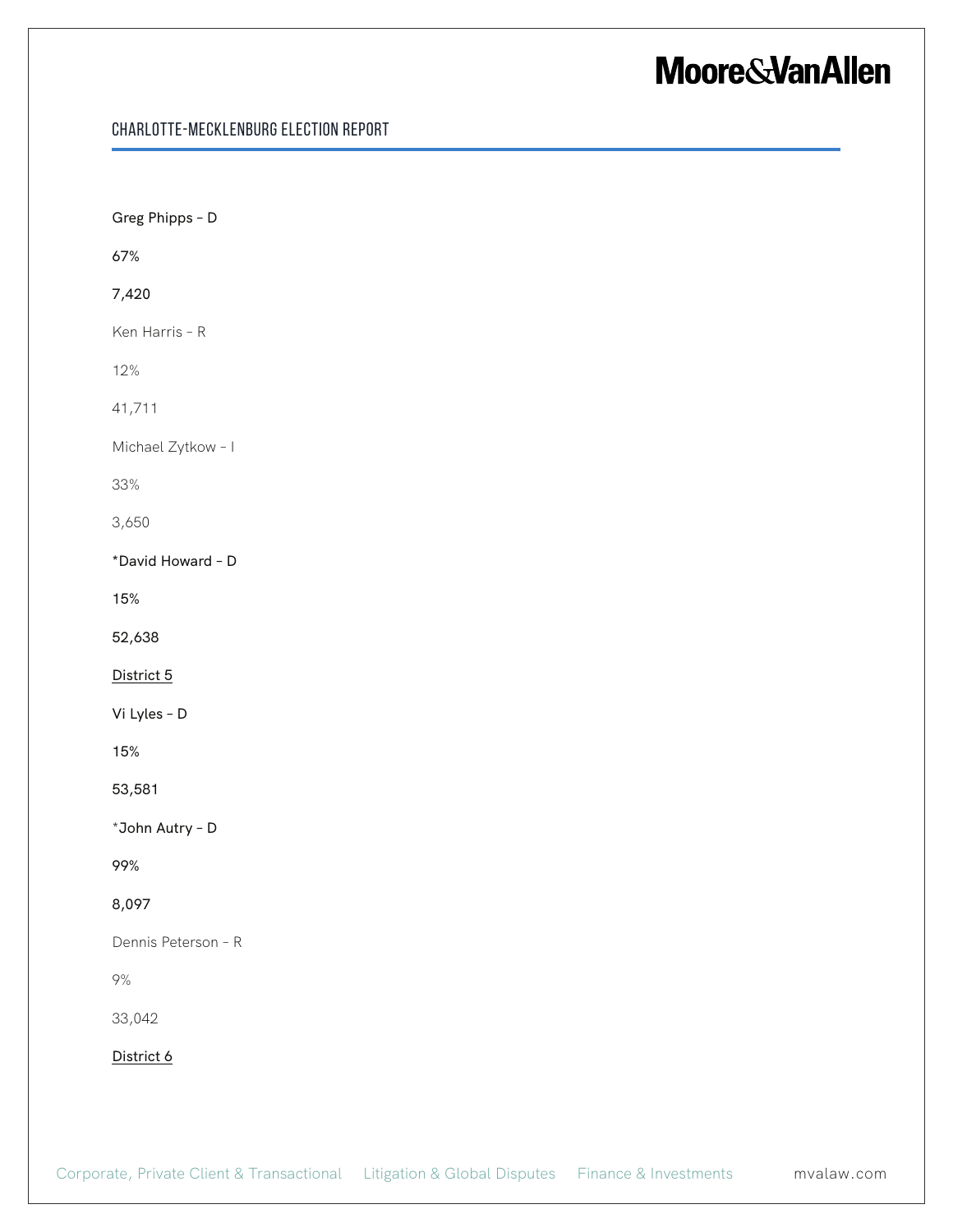| District 1                                             |
|--------------------------------------------------------|
| Kenny Smith - R                                        |
| 98%                                                    |
| 14,983                                                 |
| Patsy Kinsey - D                                       |
| 98%                                                    |
| 9,896                                                  |
| District 7                                             |
| District 2                                             |
| Bakari Burton - D                                      |
| 28%                                                    |
| 4,405                                                  |
| Al Austin - D                                          |
| 80%                                                    |
| 9,960                                                  |
| Ed Driggs - R                                          |
| 72%                                                    |
| 11,304                                                 |
| Darryl Broome - R                                      |
| 20%                                                    |
| 2,457                                                  |
| CHARLOTTE-MECKLENBURG BOARD OF EDUCATION<br>District 1 |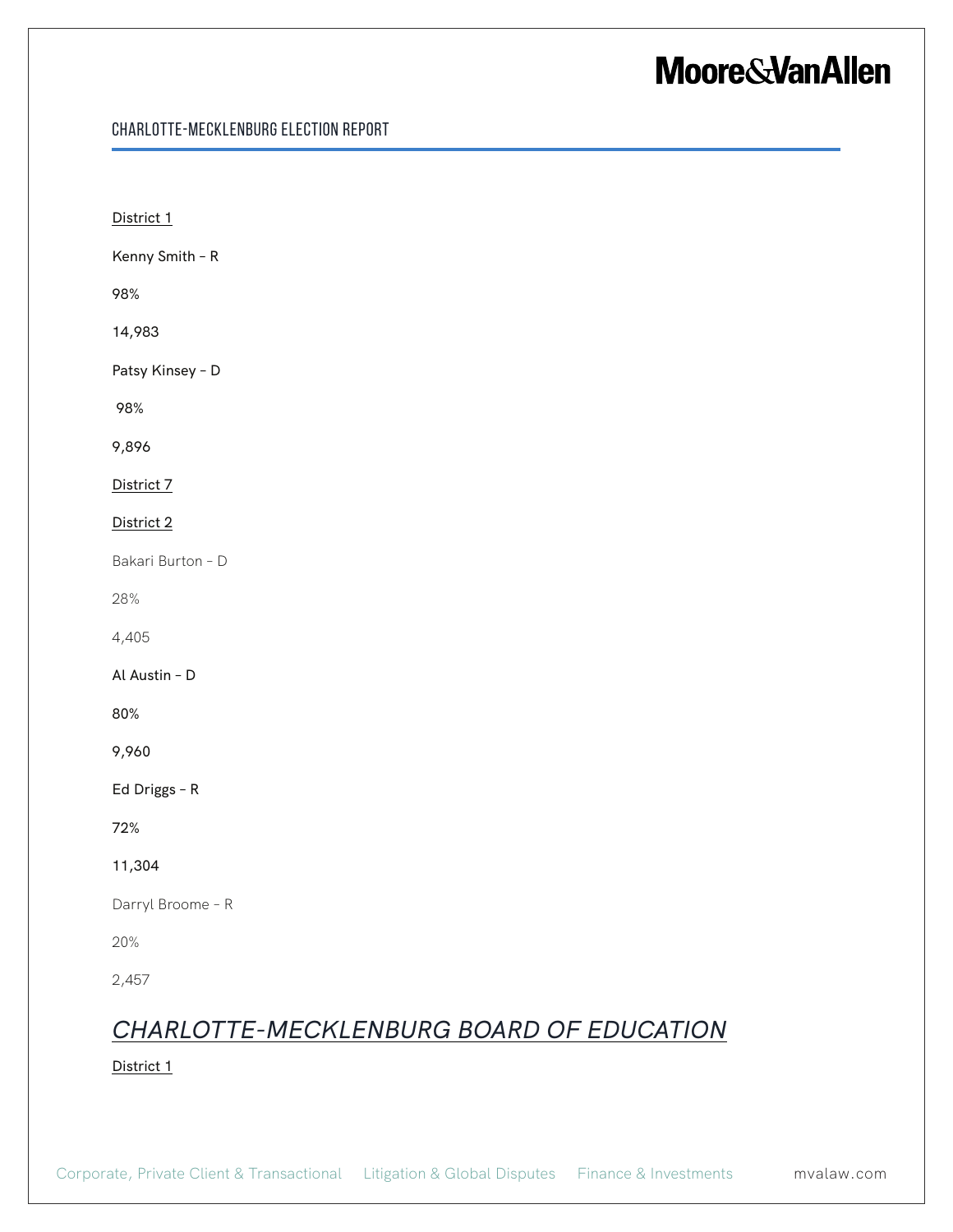| District 5             |
|------------------------|
| *Rhonda Lennon         |
| 65%                    |
| 9,482                  |
| *Eric Davis            |
| 83%                    |
| 21,069                 |
| Christine Mast         |
| 35%                    |
| 5,111                  |
| Edward Donaldson       |
| 17%                    |
| 4,262                  |
| District 2             |
| District 6             |
| Thelma Byers-Bailey    |
| 70%                    |
| 8,449                  |
| Paul Bailey            |
| 60%                    |
| 8,509                  |
| *Richard McElrath, Sr. |
| 29%                    |
| 3,510                  |
|                        |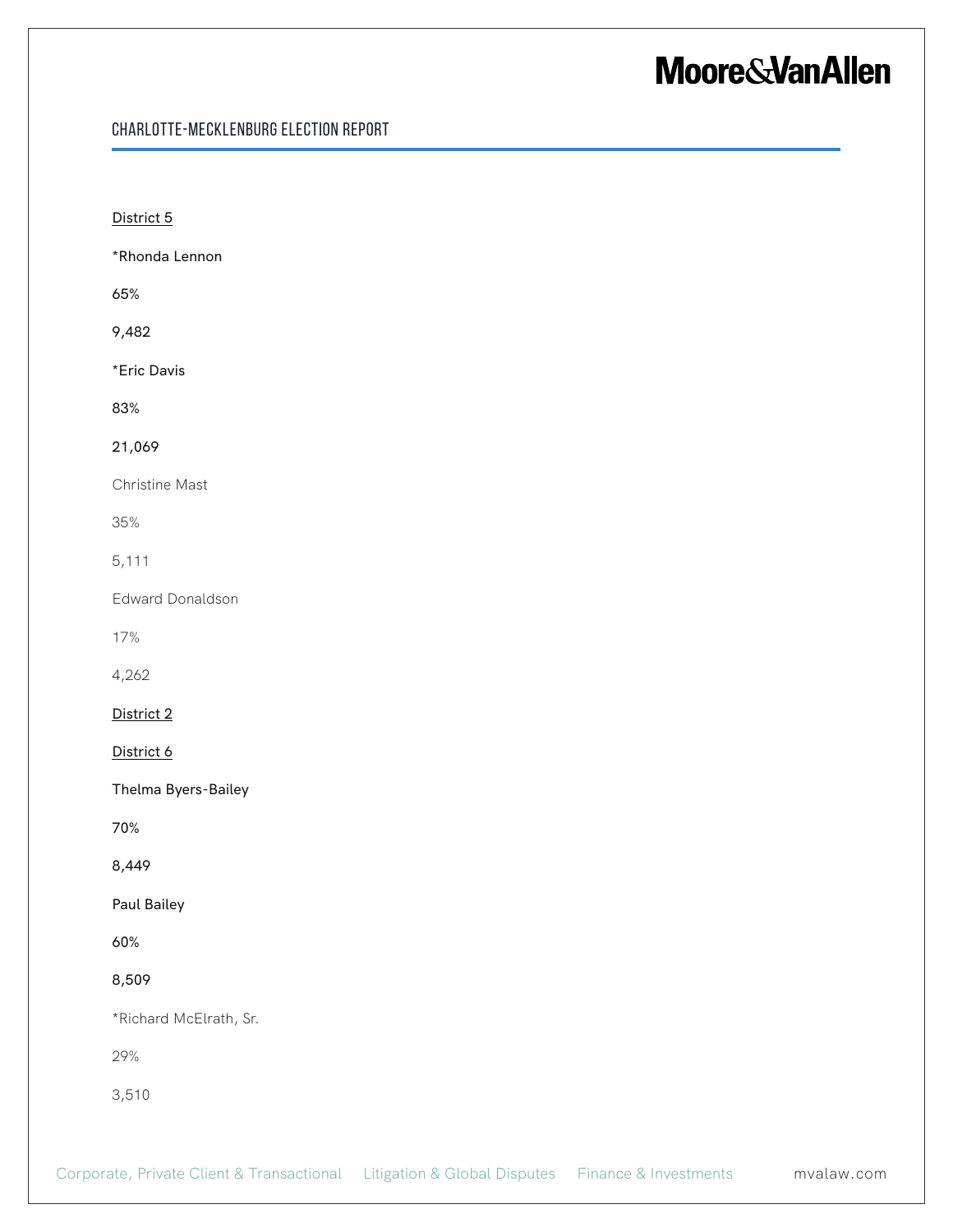#### Charlotte-Mecklenburg Election Report

Bolyn McClung 27% 3,801 District 3 Doug Wrona 13% 1,853 \*Joyce Waddell 99% 11,111 District 4 \*Tom Tate 57% 6,969 Queen Elizabeth Thompson 43% 5,213 *BOND REFERENDUMS*

#### Charlotte-Mecklenburg Schools

(\$290 million)

YES

74%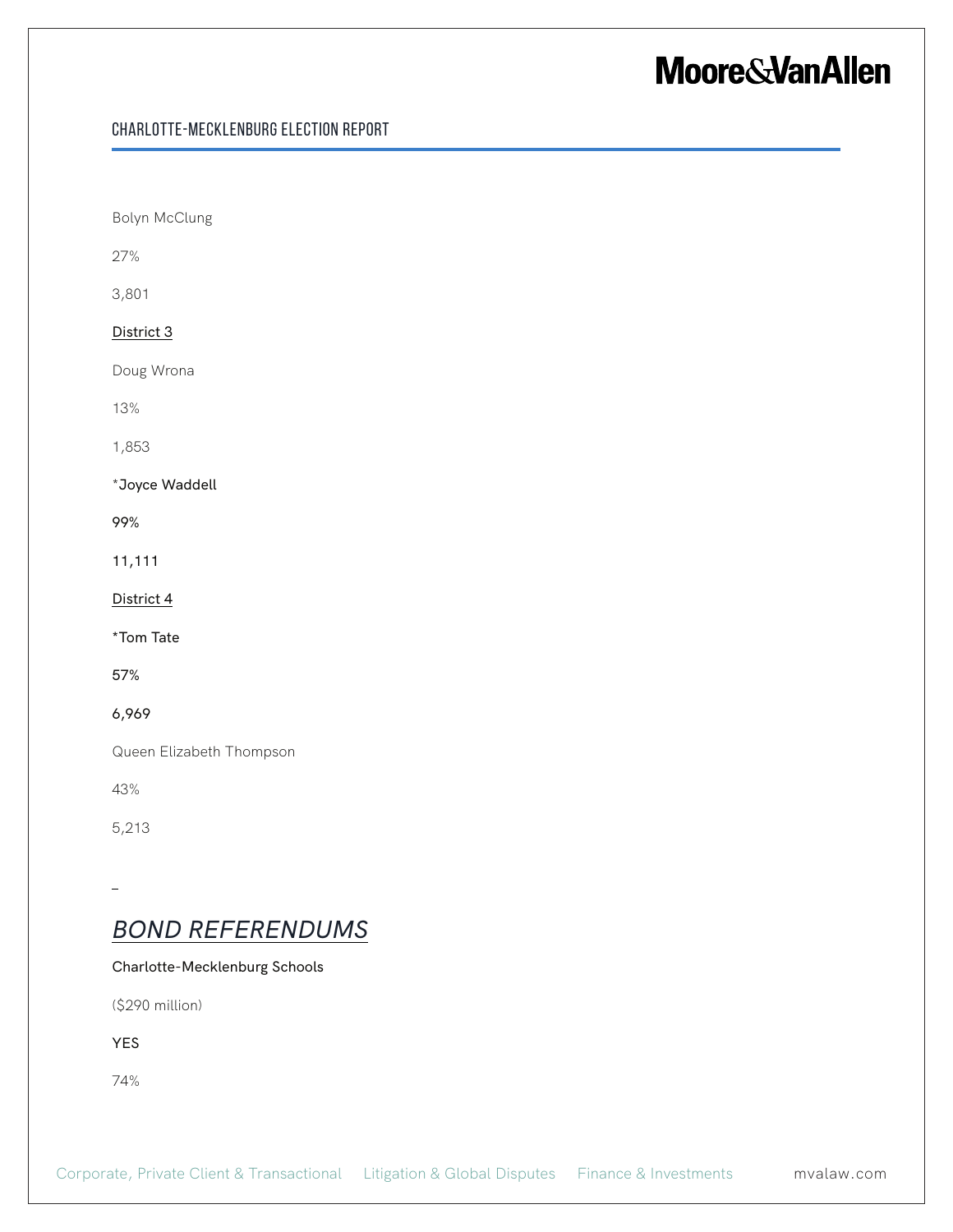#### Charlotte-Mecklenburg Election Report

83,691

Central Piedmont Community College

(\$210 million)

YES

72%

80,359

#### *Election Analysis*

#### Mayor

Democrat Patrick Cannon won the Charlotte mayoral bid last night, besting Republican opponent Edwin Peacock by less than 6,000 votes.

Cannon entered Tuesday with a significant lead in the polls, winning 65% of the early vote. Although Peacock took south Charlotte, Cannon experienced solid backing around the remainder of the city.

Peacock, who out-fundraised Cannon, was able to get Republicans out to the polls, even winning some moderate Democrat and Independent votes in historically left-of-center precincts. But despite a cash disadvantage during his campaign, Cannon campaigned on his personal history with Charlotte and his entrepreneurial spirit, winning the majority of a city that is becoming a Democrat stronghold in local and national elections.

#### City Council

Democrats again dominated city council elections this cycle, retaining their 9-2 majority over Republicans.

For the second election cycle in a row, Democrats swept the At-Large seats last night. Council incumbent Michael Barnes led the At-Large vote-getting and increases his chances of becoming the next mayor pro tem. Barnes, the current District 4 representative and first-time At-Large candidate, also led the primary race. Rounding out the other three At-Large seats are council newcomer and former assistant city manager Vi Lyles, and At-Large incumbents David Howard and Claire Fallon.

The district races followed party lines as expected Tuesday. Republicans maintained their two majority districts in south Charlotte as predicted. Democrats easily won the five districts in which they have a majority, without any upsets. In Districts 1,5 and 6 candidates ran unopposed.